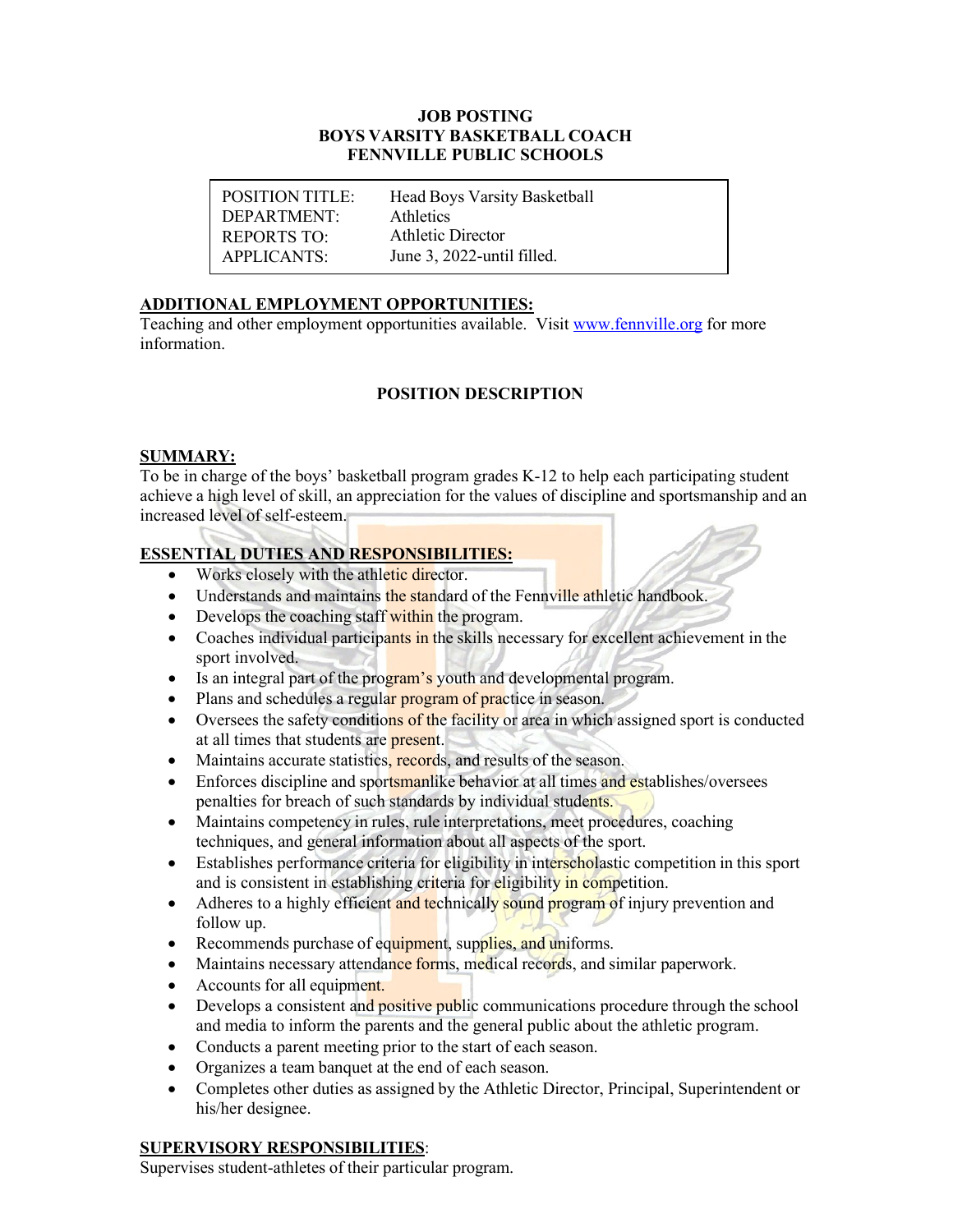### **QUALIFICATION REQUIREMENTS:**

To perform this job successfully, an individual must be able to perform each essential duty satisfactorily. The requirements listed below are representative of the knowledge, skill and /or ability required. Reasonable accommodations may be made to enable individuals with disabilities to perform essential functions.

### **EDUCATION and /or EXPERIENCE:**

Valid teaching certificate and a degree program with a major or minor in physical education or equivalent hours and courses in coaching theory preferred. Experience in physical education, coaching, first aid, CPR and sports medicine.

# **LANGUAGE SKILLS:**

Ability to read and interpret documents such as safety rules, operating and maintenance instructions and procedure manuals. Ability to write routine reports and correspondence. Ability to speak effectively before groups of students or employees of the district.

## **MATHEMATICAL SKILLS:**

Ability to calculate figures and amounts such as discounts, commissions, proportions, percentages, area, circumference, and volume.

## **REASONING ABILITY:**

Ability to apply common sense and **understanding to** carry out furnished in written, oral or diagram form. Ability to deal with problems involving several concrete variables in standardized situations.

## **OTHER SKILLS and ABILITIES:**

Exhibit qualities of leadership and organizational ability and reflect a spirit of cooperation in working with staff and school administration. Ability to apply knowledge of current research and theory in a specific field. Ability to establish and maintain effective working relationships with student, staff, and community. Ability to communicate clearly and concisely both in oral and written form. Ability to perform duties with awareness of all district requirements and Board of Education policies. Ability to operate a personal computer and related software.

### **PHYSICAL DEMANDS:**

The physical demands described here are representative of those that must be met by an employee to successfully perform the essential functions of this job. Reasonable accommodations may be made to enable individuals with disabilities to perform the essential functions.

While performing the duties of this job, the employee is frequently required to walk and stand. Occasionally the employee will sit and run. The employee will frequently bend or twist at the trunk while performing the duties of this job. The employee will frequently squat, stoop, kneel, reach above the head, reach forward and repeat the same hand motion many times while performing the duties of this job. The employee occasionally will be required to lift and/or push up to 50 lbs.

The specific vision requirements of the job include good depth perception and occasionally being able to see objects/persons at a distance. While performing the duties of the job the employee frequently is required to hear a conversation in a quiet as well as a noisy environment and be able to tell where the sound is coming from. The employee must be able to communicate with the team in order to give directions.